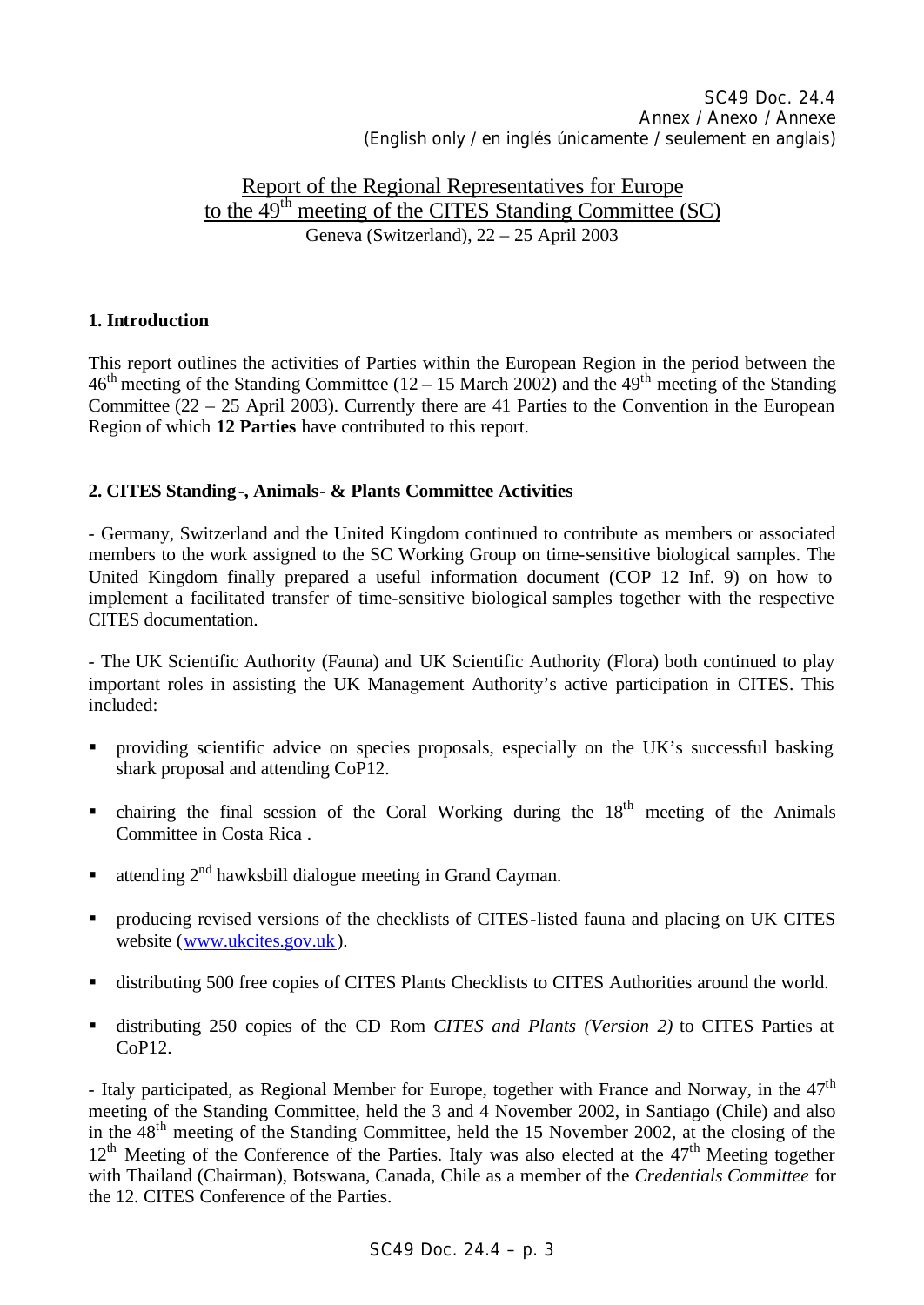**-** Representatives of the Scientific Authority of Italy participated at the 12<sup>th</sup> Meeting of the CITES Plants Committee held in Leiden, Netherlands, 13-17 May 2002. The Italian delegation presented a document on the status of *Taxus baccata* species and other medicinal plants native to Italy. At the 12. CITES-COP Prof. Giuseppe Frenguelli, a representative of the Italian Scientific Authority, was elected as a new member of the *Plants Committee* for the European Region.

#### **3. Capacity building activities**

- On 17 December 2002 the European Commission (DG Enlargement) through its TAIEX programme had convened in Ankara, Turkey a seminar on the transposition and implementation of EU-legislation concerning CITES. Representatives from Belgium, Germany and the United Kingdom gave presentations on certain aspects of the implementation of CITES in their countries.

- During the reporting period the CITES Management Authority of Portugal organized several training course for government officials involved in CITES implementation. These courses focused but were not limited to 'Watchmen of the Nature' from the Ministry of Urban Affairs, Territory and Environment, officials from the Republican National Guard's of the Service of Protection of the Nature and Environment (SEPNA) who have competences in enforcement matters and technicians of the CITES Regional Management Authority of the Archipelago of Madeira and the Azores.

- The UK Government provided GBP 507,927 in support of CITES related conservation, capacity building and training projects during the period covered by this report.

- The UK Department for Environment, Food and Rural Affairs (Defra) continued to sponsor a post at TRAFFIC International, and contributed to the following programmes and projects in support of CITES and related conservation initiatives:

- GBP 60,000 to IUCN: GBP 40,000 for the Shark Specialist Group; and GBP 20,000 for the African Elephant Specialist Group.
- GBP 60,000 to CITES: GBP 20,000 for Delegates' Assistance; GBP 15,000 for the Elephant Range State Dialogue meeting in Santiago; GBP 15,000 for capacity building missions to Fiji; and GBP 10,000 for a tiger mission to Thailand and snow leopard and Tibetan antelope projects.
- GBP 40,000 to UK NGO  $21^{st}$  Century Tiger (partnership between London Zoo and the Global Tiger Patrol) for tiger conservation projects in the Russian Far East and South East Asia.
- GBP 30,000 in support of post-CoP12 activities: GBP 15,000 for the CITES Bushmeat Working Group [Dec. Conf. 12.19]; GBP 10,000 for the Workshop on Economic Incentives [Dec. Conf. 12.22]; and GBP 5,000 for the Mahogany Working Group [Dec. Conf. 12.21].
- GBP 25,000 to UNEP / WCMC for its World Atlas of Great Apes.
- ß GBP 20,000 to the Global Tiger Forum for capacity building initiatives in support of the Government of India's new wildlife Crime Cell.
- GBP 3,000 each to UK NGO the Shark Trust for the March 2003 edition of its publication "*Shark Focus*", and to the UK Tropical Forest Forum's Bushmeat Working Group to fund the Group's Secretariat.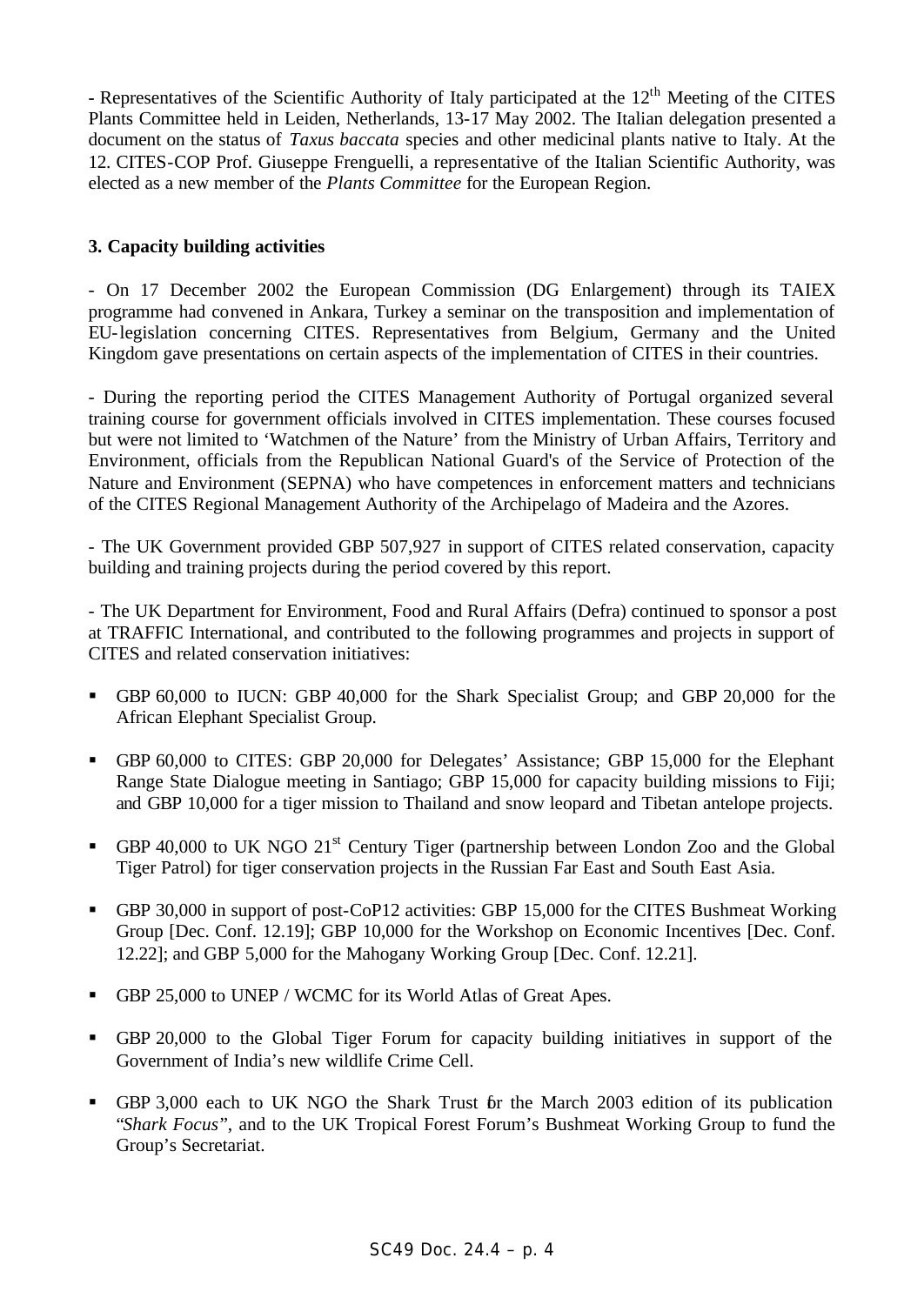- Additionally, the UK Foreign and Commonwealth Office (FCO) provided following financial support to CITES activities:

- GBP 100,000 to UNEP for the Great Ape Survival Project (GrASP). This was the first payment of a 3-year allocation amounting to GBP 300,000. The first payment is for activities supporting National Great Ape Survival Plan workshops and conservation projects identified by GrASP.
- GBP 40,000 for CITES capacity building in Melanesia. This was the first payment from a total allocation of GBP 110,000. The project supports a TRAFFIC Oceania officer in Fiji to coordinate implementation of key recommendations from the CITES Workshop for Small Island Developing States in the Oceania Region (April/May 2002), focusing on capacity building in Fiji and Vanuatu.
- GBP 40,000 for a capacity building workshop in UK Overseas Territories of the Caribbean region. The total allocation for this project is GBP 67,667. The first payment has funded preparations and production of training materials. The workshop itself, for 15 participants from the 5 Caribbean UK Overseas Territories, will take place in Anguilla in July 2003.
- ß GBP 39,305 for training and capacity building facilitating assessment of the status and exploitation of marine turtles in the Caribbean. FCO has committed a total of GBP 62,659 to this work (which ties in with Defra's ongoing research project "Turtles in the Caribbean Overseas Territories", see below).
- GBP 38,000 for a TRAFFIC report *'In Harmony with CITES? An analysis of the compatibility between current forestry management provisions and the effective implementation of CITES listing for timber species in Malaysia*". A Spanish translation has been prepared and the reports are currently being printed.
- GBP 9,000 to support participation by UK Overseas Territories at the Hawksbill Turtle Dialogue Meeting in the Cayman Islands (May 2002).
- GBP 622 from the British High Commission in India to cover Cambodia's membership of the Global Tiger Forum for one year.
- The British Embassy Nepal provided funding for a Nepalese CITES website (which can be viewed at www.citesnepal.org).

- In addition to funding, the UK Government had offered practical assistance in a number of ways including:

- helping the Government of India to fully establish the new Wildlife Crime Cell. Elliot Morley, UK Minister for Fisheries, Water and Nature Protection, has offered staff from the Wildlife Crime Cell the opportunity to gain hands-on experience by participating in inward visits to the UK working with the UK's National Wildlife Crime Intelligence Unit and other enforcement authorities. Access to specialised courses in the UK - including, for example, intelligence analysis training - will also be made available.
- **•** the UK Scientific Authority (Flora) supporting and working with the Scientific Authority of Turkey on field studies of Turkish bulbs.
- donating a digital camera to the Management of Authority of China to support plant training initiatives.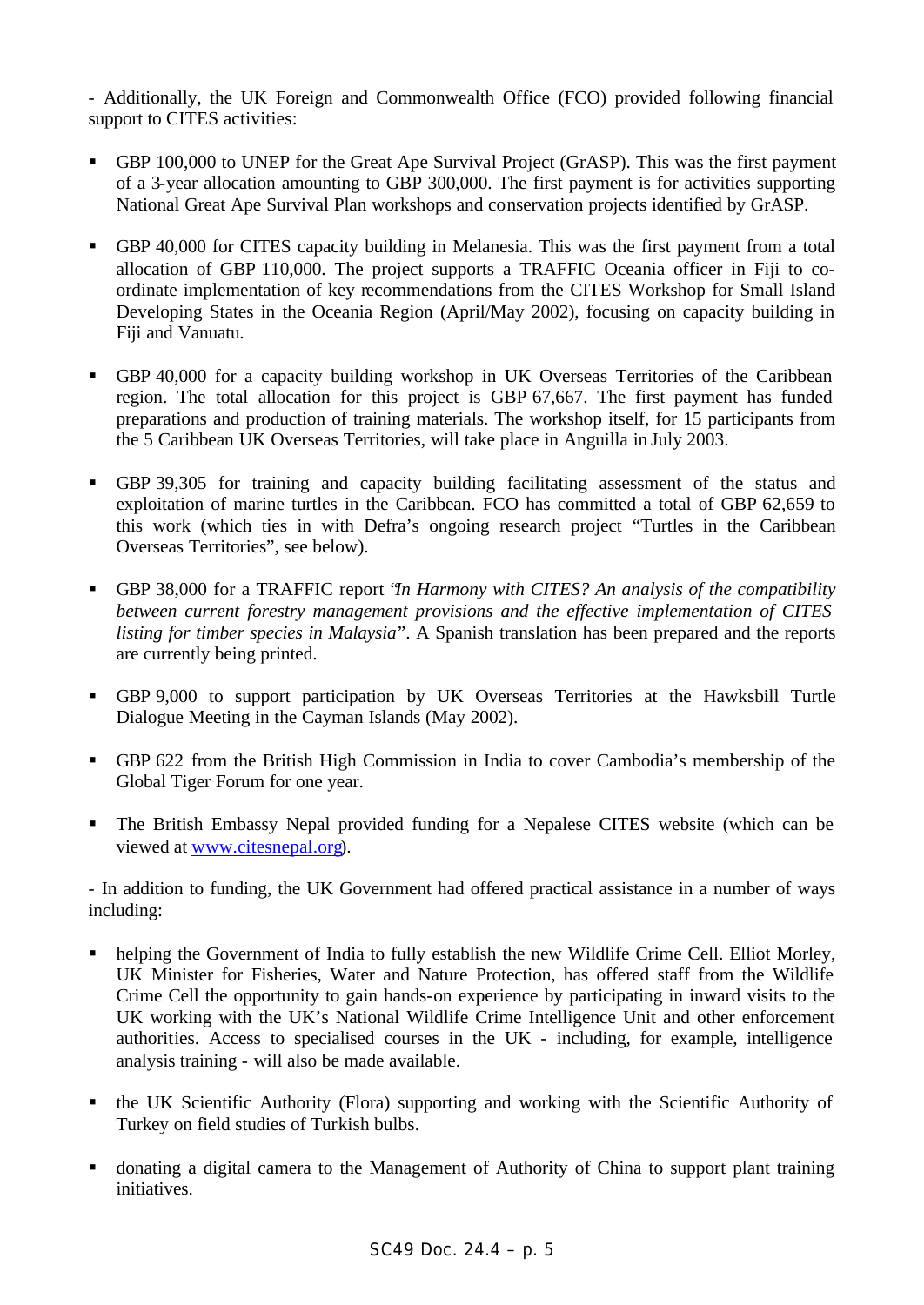- The CITES Management Authority of Sweden attended the 'CITES pre-Conference of the Parties Meeting for the Nordic Countries' held on 28.8.2002 in Copenhagen.

- Within the scope of an EU-Commission funded Twinnig-project with a CITES implementation component officials from Germany's CITES Management Authority convened another CITES training seminar for national customs officers and representatives from the CITES Management Authority from 26.-28. January 2003 in Sofia, Bulgaria.

- The German CITES Management Authority held two training courses on the use and application of a CITES specific implementation computer software (e.g. electronically based issuance of permits and preparation of statistics) provided to the CITES Management Authority in Austria from 30.9.-2.10.2002 and 13.-15.1.2003 respectively in Vienna.

- The CITES Management Authority of Turkey reported on a seminar on European Environment Law and CITES which was organized by the Turkish-Greek European Union Committee in Ankara on 19-20 December 2002 where representatives from all relevant institutions participated.

- In Turkey in accordance with the "Regulations Pertaining to Uprooting, Production and Export of Natural Flower Bulbs" which also includes CITES species such as *Cyclamen*, *Galanthus* and *Sternbergia,* annually Advisory Council and Technical Committee Meetings are held in the Ministry of Agriculture and Rural Affairs. The CITES Management Authority of Turkey reported that respective Advisory Council Meetings for establishing 2002 collecting and export quotas were held on 15.10.2001 and 28.03.2002 and Technical Committee Meetings on 16.10.2001 and 29.03.2002. For establishing 2003 collecting and export quotas an Advisory Council Meeting was held on 17.10.2002 and a Technical Committee Meeting on 18.10.2002 respectively. In 2003 Advisory Council Meeting are scheduled to be held on 07.04.2003 and Technical Committee Meeting will on 08.04.1003.

Export quantities of *Cyclamen* and *Galanthus* except *Sternbergia* that are in CITES Annex are announced by the Ministry of Agriculture and Rural Affairs in the Official Gazette each year in form of two "Export Lists of Natural Bulbs". The "Export List of Natural Flower Bulbs" for 2002 was published in the Official Gazette (No.24596) on 27. November 2001. For 2003, the respective export list was published in the Official Gazette (No. 24941) on 19. November 2002.

- The Norwegian CITES Management Authority hosted an international training seminar on Traditional Chinese Medicines (TCMs) in Oslo on 3rd May 2002. Participants came from 5 different European countries.

- The Norwegian CITES Management Authority in collaboration with the CITES Secretariat hosted an international CITES Training Seminar in Oslo from March  $31<sup>st</sup>$  to April  $3<sup>rd</sup>$  2003. The 41 participants came mainly from Europe (9 countries) but also from Saudi Arabia and Peru.

- From 21-23 May 2002 the CITES Management and Scientific Authority of Italy together with the State's Forest Corps and in collaboration with the Italian Wildlife Biology (INFS) had organized the international workshop *"The Use of forensic analyses for CITES enforcement in Europe: Current projects and perspectives*". Aim of the workshop which was held at Villa Fogliano, Sabaudia, in the Circeo National Park was to share expertise on DNA methods used in European countries for CITES enforcement purposes and to make recommendations on ways to achieve an improved cooperation on the exchange of information about forensic, genetic analyses. 15 countries of the European region participated in the workshop, some of them had been sponsored by Italy.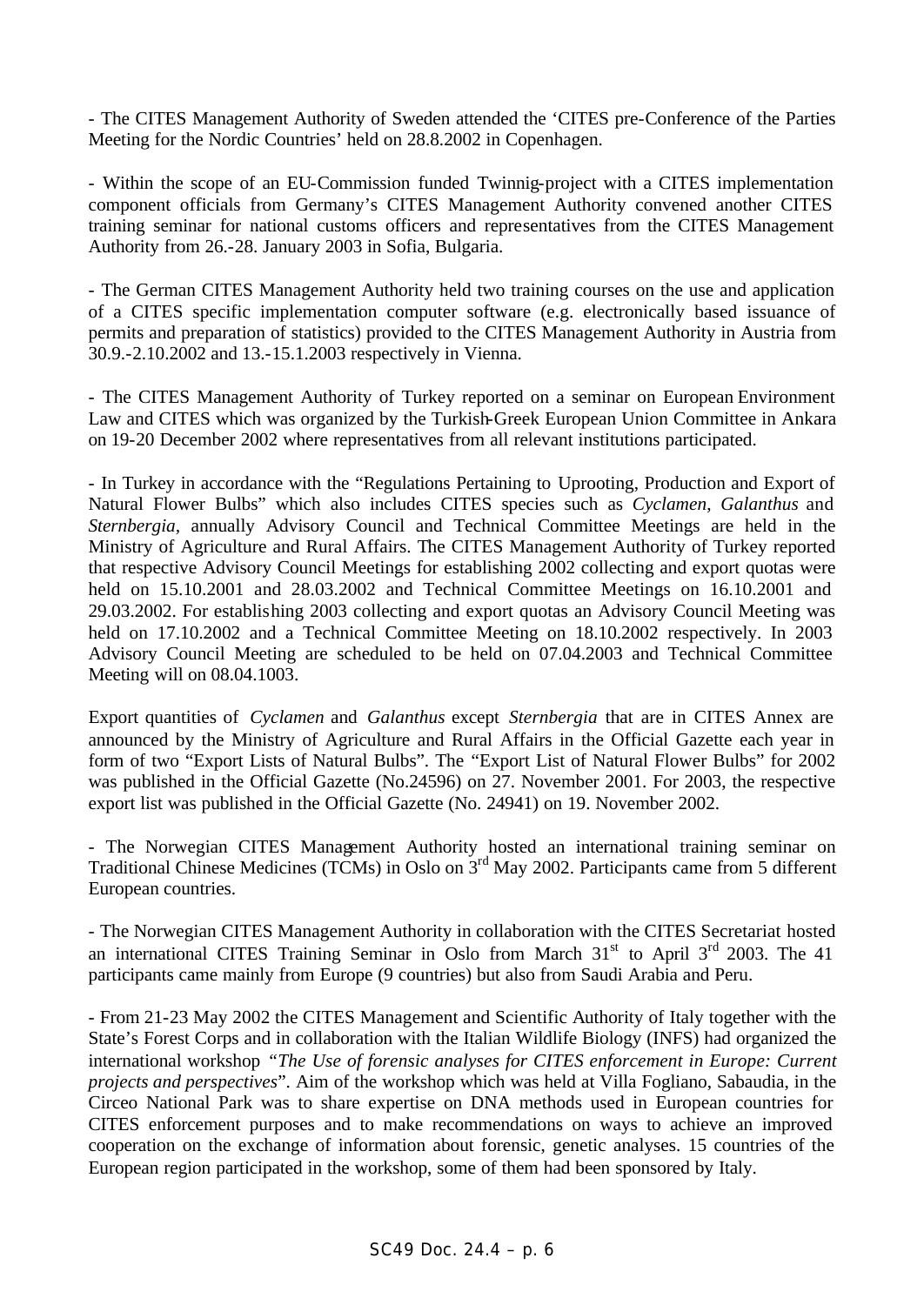- On 23 and 24 October 2002 a training workshop was held in Sabaudia, near Rome, in the Circeo National Park. The workshop organized by the Management Authority of Italy was devoted to all officers involved in the Customs controls (Customs and State's Forest Corps), to train them in the use of the Operation Manual on methods and procedures to be adopted for the control operations at the border customs, mentioned below.

- On 7 February 2003 Professor Giuseppe Frenguelli, European representative and member of the CITES Plants Committee from Italy organized the workshop "*The role of CITES in nature conservation".* The workshop was held at the Faculty of Agriculture of the University of Perugia and dealt in principle with objectives, implementation and enforcement of CITES in Italy, role and activities of the Italian Management and Scientific Authorities in connection with the EU CITES legislation and the most significant indigenous flora species included in the CITES Appendices.

- On 21 March 2003 a seminar on *"CITES provisions for timber species: last amendments",* was held during the SAIEDUE Exhibition, in Bologna. The major objective of the meeting was to inform all stakeholders in Italy on the most recent changes in the CITES Appendices, which were adopted at the 12<sup>th</sup> Conference of the Parties. The seminar had been organized by the Italian Timber Manufacturers Association in collaboration with the Ministry of Environment and Land Protection, the State's Forest Corps and the Ministry of Production Activities.

- The CITES Management Authority of Lithuania reported that an EU-PHARE project for capacity building in the Conservation of Endangered Species of Flora and Fauna in particular aiming at the implementation of CITES and the Bern and Bonn Conventions will start in 2003 and will last for 18 moths. During the 1.7 million Euro project funding is foreseen for training of staff of the Management Authority, Scientific Authorities, customs, State Food and Veterinary Service, Plant Protection Service, Police and State Environmental Protection Inspection. Furthermore funding is also foreseen for the development of database for purposes of implementation of CITES, for public awareness raising, for establishment and equipment of premises for keeping of wild animals in border control posts and for creation of a mobile exhibition about CITES.

- The CITES Management Authority of Macedonia reported that it has started a process to intensify the cooperation with the CITES-Secretariat. This cooperation aims in particular at organizing training workshops by international experts for national enforcement officials involved in issuance of the CITES documents, customs procedures and ministry staff involved with the development national legislation to implement the Washington Convention.

- The CITES Management Authority (MA) of Croatia reported on the participation of representatives from the CITES MA and customs officials from Croatia at a CITES training course in January 2003 in Budapest organised by the CITES Management Authority of Hungary.

- Another CITES seminar for customs and police in March 2003 in Slovakia was also attended by enforcement officials from Croatia.

- The MA of Croatia is currently planning for CITES training and education seminars in June 2003 for customs and police officials together with representatives from neighbouring countries such as Slovenia, Slovakia and Hungary.

- The CITES MA of Poland had organized in October 2002 a three days CITES training seminar which was attended by 75 national enforcement officers from customs, veterinary and phytosanitary control.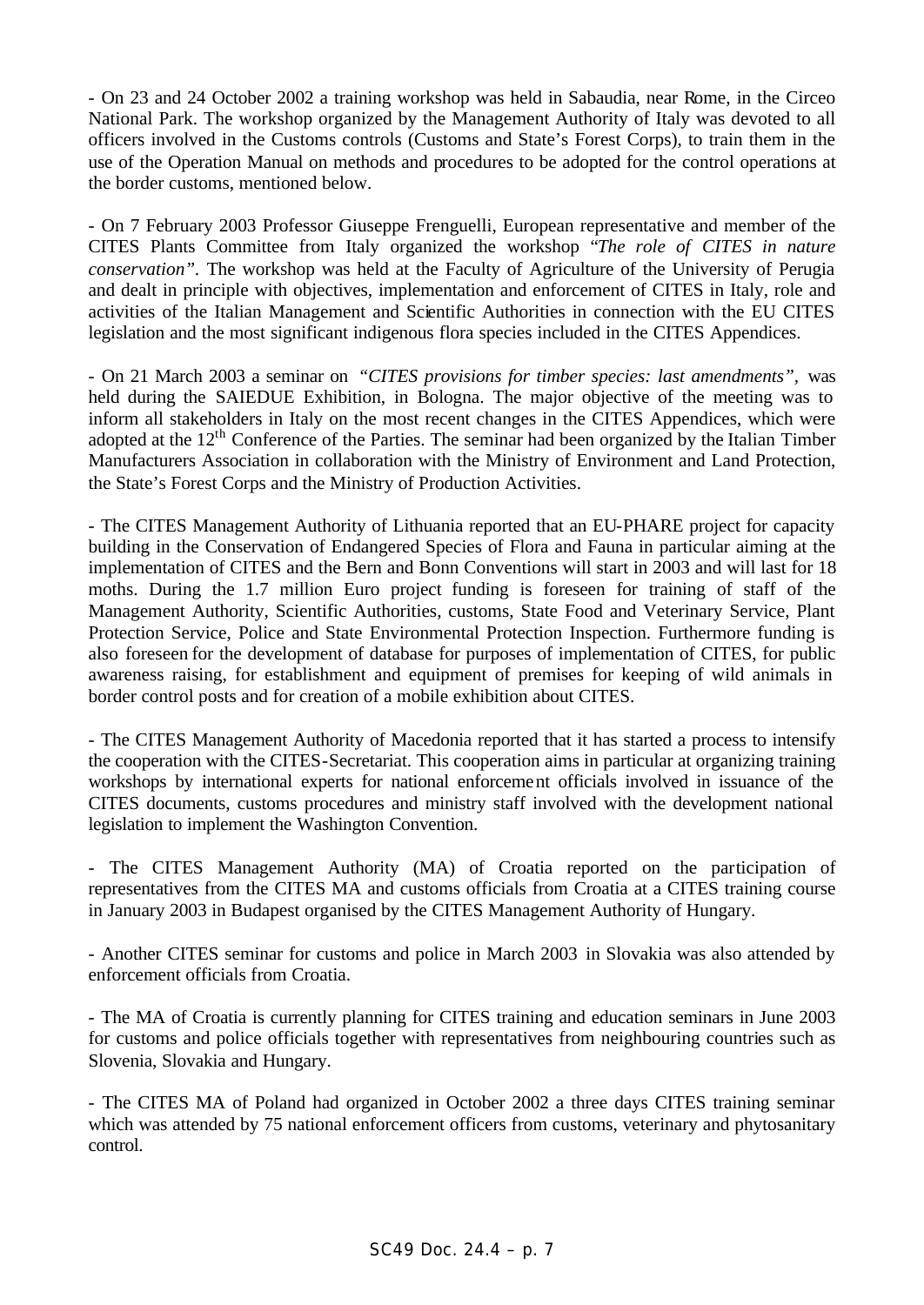- The CITES MA of Poland also attended an international meeting in Estonia in October 2002 organised by the Danish Co-operation for Environment in Eastern Europe (DANCEE). The objective of the seminar was mainly to create a platform for exchange of experience on the implementation and enforcement of CITES in Baltic and neighbouring countries.

### **4. Legislative activities (on the national and the EU-level)**

- On 1st March 2003 Commission Regulation (EC) No 349/2003 suspending the introduction into the European Community of specimens of certain wild fauna and flora entered into force. This regulation replaces Regulation (EC) No 2087/2001 of 24. October 2001 which has now been repealed. The above mentioned new regulation lists in its Annex the CITES and non-CITES species for which the introduction into the Community has been suspended. The English version of the new suspension regulation is available through the World Wide web under http://www.europa.eu.int/eurlex/en/oj/2003/l\_05120030226en.html.

- The CITES Management Authority of Portugal reported on the current revision of the national legislation to implement beyond current EU law the Convention in Portugal.

- In January 2003 the UK Management Authority published a consultation paper on the review of UK Statutory Instrument 1997 No. 1372: The Control of Trade in Endangered Species (Enforcement) Regulations 1997 (COTES). These Regulations specify the offences, penalties and police powers for offences arising from the EU Regulations implementing CITES, insofar as they relate to trade controls within the UK. The consultation paper sets out the UK Government's proposals for strengthening, clarifying and updating the Regulations. It also proposes that for certain offences the maximum prison sentence should be increased from two to five years.

- In 2002 Turkey had submitted to the Secretariat a draft English translation of its National Regulation on the Implementation of CITES. According to the provisions of Article 5 of this Regulation, which had entered into force on 27 December 2001, the Ministry of Environment issued "The Communiqué on **Exportation** of Endangered Species of Wild Fauna an Flora" and "The Communiqué on **Importation** of Endangered Species of Wild Fauna an Flora" were both published in the Official Gazette on 21 February 2003 by the Undersecretary of Foreign Trade. In accordance with these two Communiqués, The Ministry of Environment, The Ministry of Agriculture an Rural Affairs and The Ministry of Forestry are authorized to issue the CITES Certificates for export, reexport and import of any specimens of endangered species of wild fauna and flora which are listed in the Appendices of CITES. Thus, Turkey is regulating international trade in CITES protected species in accordance with the provisions of this Regulation.

- A new Norwegian CITES Regulation came into force on 1<sup>st</sup> January 2003. The new Regulation will be particularly useful concerning more swift updates of national legislation relating to CITES decisions taken by the Conference of the Parties. An English translation of the text is still pending.

- The Management Authority of Italy reported that on 6 May 2002 the Decision No. 5987 of the Director of the Customs Agency entered into force, providing "Location of im- and export operations regarding CITES specie s at specific Customs Offices in Italy".

- On 20 September 2002 the Italian Ministry of Environment and Land Protection, the State's Forest Corps and the Customs Agency, in collaboration with the Ministry of Production Activities, presented an Operation Manual providing methods and procedures to be adopted for customs control operations at the border for the import, (re-) export, transit and transhipment of specimens of endangered fauna and flora species, according to the Regulation (EC) 338/97 and amendments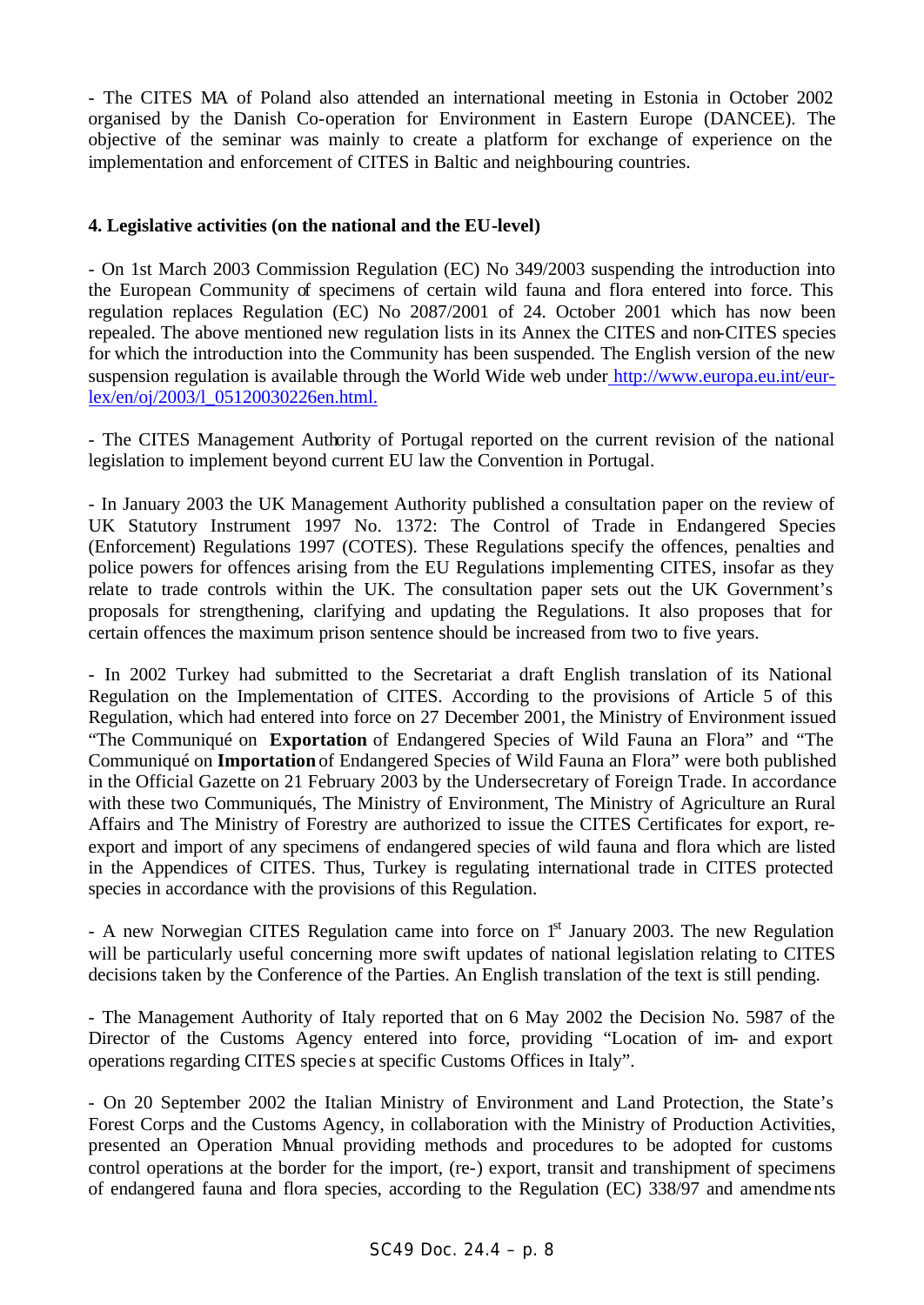thereof (European Union legislation). The Manual provides a complete guide to all officers involved in customs controls, in order to ensure both standardization of the operations and better fighting against illegal trade in endangered species.

- From October 2002 to January 2003 the Italian CITES Management Authority worked on a draft for national legislation for the implementation of the (EU) Council Directive 1999/22/EC of 29 March 1999 which relates to the keeping of wild animals in zoos ('EU Zoo Directive'). The draft is at present under discussion at the Department of EU Policies in Italy, for its approval.

- In November 2002 Italy established a simplified procedure to identify animal and plant specimens included in the Annexes of the EU CITES Council Regulation and which originate either from captive-breeding operations or artificial propagation facilities was adopted. This procedure has been disseminated to the CITES Scientific Authority and all officers of the State's Forest Corps involved in the enforcement and issuance of CITES permits or certificates. The new established procedure should assist to ensure that the breeding stock was established in accordance with the provisions of the EU regulations and national Legislation.

- In 2002 in Lithuania legislation on Trade in Wild Animals and Plants was passed through the adoption of Order No. 658/831/743 by the Ministry of Environment, State Food and Veterinary Service and Plant Protection Service. This legislation provides the provisions for the implementation of the EU Council Regulation (EC) No338/97.

- The CITES Management Authority of Macedonia reported on current activities related to the adoption of appropriate national legislation to implement CITES. A draft version of the Book of Regulations for placing the use and trade of wild flora and fauna species under control, has been prepared. The Book of Regulations is intended to legally protect the endangered wild species of plants, fungi and animals from the Republic of Macedonia including their gathering from natural habitats, use and trade.

- Furthermore the Ministry of Environment and Physical Planning of the Republic of Macedonia through its Agency of Environment initiated in cooperation with other public bodies, scientific and expert institutions the preparation of a proposal for amendment and supplementing the Government's Decision for distribution of goods on export and import forms ("Official Gazette of RM" No.49/2002). The Decision contains as an annex the Lists of endangered wild plants, fungi and animals in Macedonia. It also contains segments by which the national legislation is approximated with the provisions of CITES.

- The MA of Croatia has drafted a new Nature Protection Legislation which includes the major provisions to nationa lly implement CITES. The new legislation has just entered the parliamentary procedure.

- The CITES Management Authority of Poland reported on current work to revise its 'National Regulation of the Minister of Environment on Permits for the Transportation of Certain Plants and Animals across State Borders (Journal of Acts of the Republic of Poland No 39, item 357 of 16 April 2002) as a consequence of the decisions taken at the 12<sup>th</sup> Conference of the Parties of CITES.

- Moreover the CITES Management Authority of Poland indicated that the drafting of a new Nature Conservation Act (Journal of Acts of the Republic of Poland of 2001, No 99, item 1097 with further amendments) is underway including provisions on the registration of scientific institutions, on marking of certain CITES specimens and on financing of rescue centres for the disposal of confiscated specimens.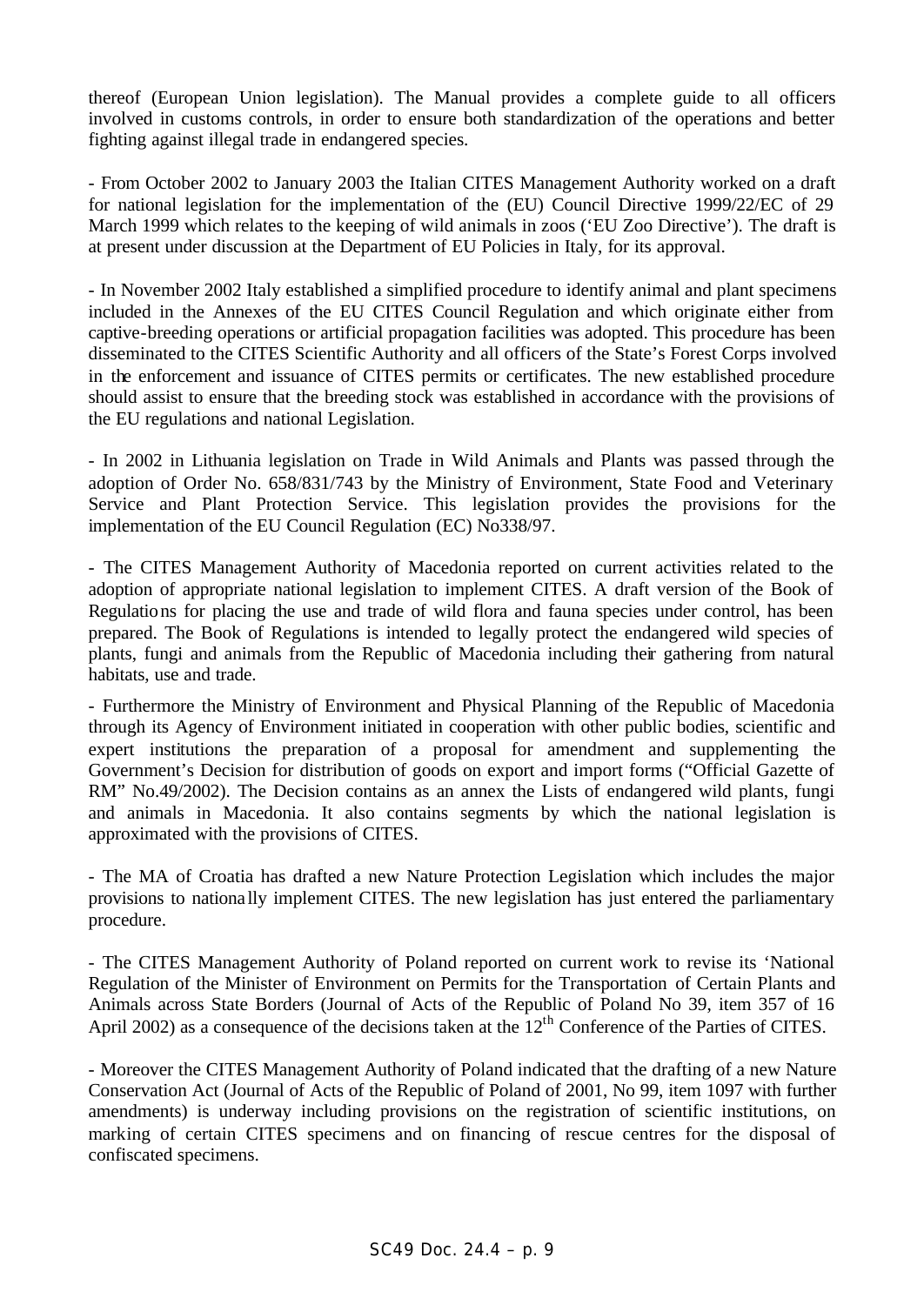- The CITES Management Authority of the Czech Republic reported that in 2002 Ministry of Environment had made a proposal to change the Criminal Code which was finally approved by the Parliament and had in the meantime entered into force. Serious offences against CITES can now be treated a criminal offence with maximum penalty of up to 8 years in jail.

### **5. Law enforcement activities**

- During the reporting period the two first meetings (11. November 2002 and 24. February 2003) of a new established enforcement body, the European CITES Group, were convened at the Europol headquarters in The Hague, Netherlands. Both meetings were attended by representatives from national police and other CITES enforcement authorities from Belgium, Denmark, Germany, Netherlands, Spain, Sweden and the United Kingdom. One major objective of the new formed group is to strengthen the straight forward cooperation in specific investigation cases of fraud against the provisions of CITES.

**-** The CITES Management Authority of Sweden had organized during the reporting period its yearly meeting for Sweden's national "Flora and Fauna Crime Group". The group consists of representatives from the Board of Customs, the Coast Guard, the Police, the Office of the Public Prosecutor, the Ministry of Environment, the CITES Management- and Scientific Authorities as well as representatives from TRAFFIC Europe-Sweden.

- In February 2003 a case in the UK which involved the illegal import of the tropical timber 'Ramin' was resolved. The case started a year ago in February 2002, when HM Customs and Excise seized a consignment of Ramin that had been illegally imported from Indonesia. The consignment consisted of  $38m^3$  of picture mouldings with a retail value of GBP 171,713. The company responsible, Arqadia, is one of Europe's largest manufacturer of picture frames. The case was investigated by HM Customs and Excise' National Intelligence Section, and the UK CITES Scientific Authority (the Royal Botanic Gardens, Kew) was called to give witness statements and assist with the identification of the picture mouldings and HM Customs and Excise required identification of a comprehensive range of samples from the consignment. The case was concluded in March 2003 with Arqadia being fined GBP 80,000 and consenting to the release of a press notice by HM Customs and Excise publicising the case and naming the company.

- The UK Scientific Authority (Flora) worked with the UK Management Authority to train Wildlife Inspectors and with HM Customs and Excise to train key Customs Officers and Police. Also developed an Implementation Guide with HM Customs and Excise on the application of CITES to the control of Ramin and distributed this to the major UK points of entry.

- Portugal reported several significant seizures during the above mentioned reporting period. Among these seizures were two chimpanzees (*Pan troglodytes* and *Pan paniscus*) which had been offered by someone to a Zoological Garden, a significant amount of ivory objects (*Loxodonta africana*) from a private person, the seizure of 44 eggs from different *Psittacidae* at the Lisbon Airport and again three months later another seizure of 44 eggs at the Airport of Porto. The latter two seizures were both associated with flights from Brazil.

- In Turkey the Undersecretary for Customs had in 2002 during a general information campaign informed all Customs points on the provisions of CITES and in particular on the respective provisions which have to be applied with regard to consignments for caviar of 250 Grams and more.

**-** During the reporting period, Italy inspected significant quantities of CITES specimens, leading to important confiscations of about two thousand specimens of live animals, among those many live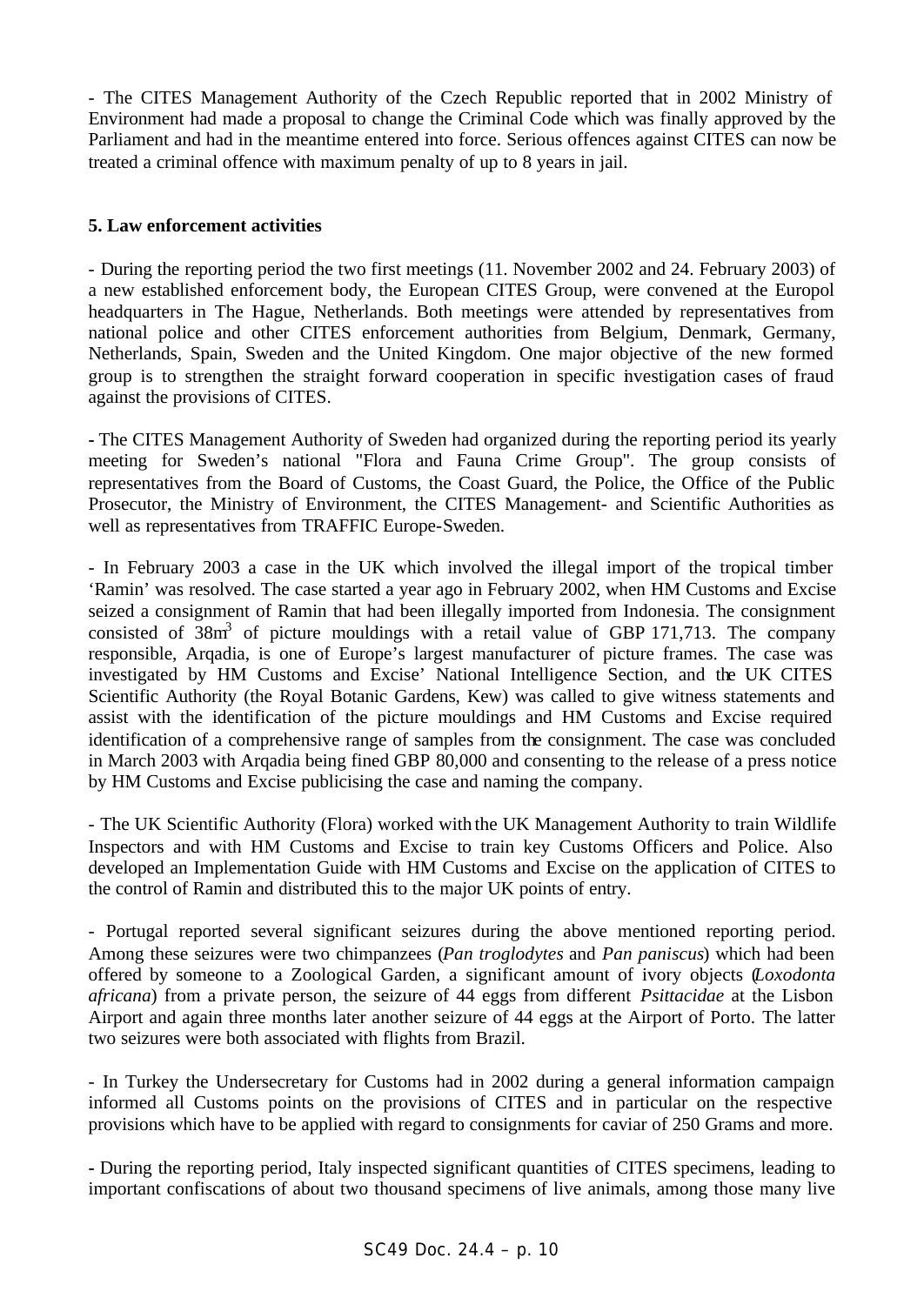reptiles brought with by travellers as their pets, corals, shells, caviar, reptile leather skin products such as bags, belts or shoes, ivory products, embalmed turtles, hunting trophies and game birds. In the course of the many document controls and investigations carried out by the State's Forest Corps due to their complexity and importance cases are worth to be noted:

- The persistent illegal introduction of caviar and unfertilized eggs of sturgeons coming from Bulgaria, Iran, the Russian Federation and Latvia. The most remarkable seizures were carried out at the airports of Fiumicino-Leonardo da Vinci, Bologna-Borgo Panigale, Venice and Verona;

- The use of the postal channel for illegal trafficking of CITES protected animals and plants, ivory carvings, hunting trophies, goods made of reptiles skins and also live animals, such as some to Italy endemic species which are also protected by other international conventions. Among those species were salamanders, addressed to the United States and German markets;

- The most frequent seizures of reptiles species during road controls, carried out in collaboration with the Traffic Police. Some of these snakes, even if not included in the CITES annexes, are very rare and poisonous.

- Major seizures of shipments of various game birds which originated from Eastern Europe have been achieved along the Adriatic Coast;

- Regarding the non compliance with the provisions of Ministerial Decree of 8 January 2002 for registration of animal and plant specimens included in the Annexes of EU Regulations, about 40.000 controls have been carried out at commercial shops and breeding operations, which led to administrative sanctions amounting to 257,000 Euros.

- In collaboration with TRAFFIC-Italy the CITES Identification Manual was translated into Italian and has been provided now to the State's Forest Corps.

### **6. Public awareness activities**

- In the UK the Magistrates Association, representing around 80% of Magistrates in England and Wales, took forward two important initiatives aimed at raising awareness of environmental (including wildlife crime) crime. In conjunction with the UK CITES Management Authority and other interested parties, the Association:

- ß dedicated its AGM in October 2002 to an exploration of wildlife and environmental crime, from identification of criminals, through difficulties in collecting evidence, to sentencing.
- ß produced an online toolkit "*Costing the Earth*" in November 2002 for use by Magistrates, legal advisors and Judges, on wildlife and conservation offences. The toolkit can be found on the Magistrates Association website at www.magistrates-association.org.uk. It covers a wide range of subjects including the importance of environmental protection, the seriousness of these crimes, sentencing criteria and case studies.

- In April 2002 the UK's National Wildlife Crime Intelligence Unit was launched. Its main role is to counter organized trade in illegal wildlife and reduce opportunities for wildlife crime by:

- collecting and analysing intelligence from a wide variety of sources
- ß working closely with Police and Customs officers to take forward investigations and prosecutions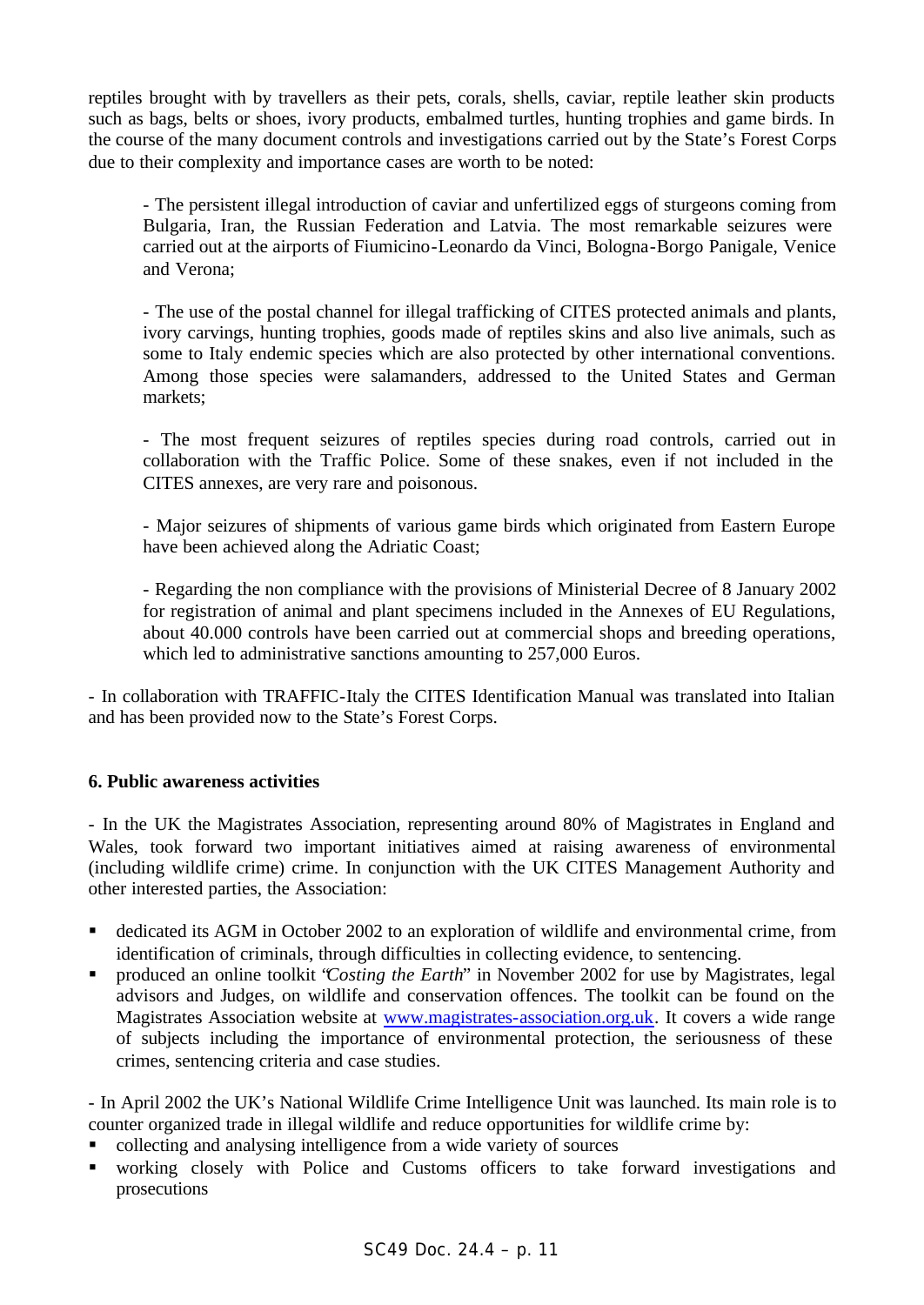- $\blacksquare$  identifying the main individuals involved in serious wildlife crime
- **Example 1** gathering intelligence in relation to priority species and related products
- having access to police and other databases, as well as to sophisticated intelligence gathering systems and analysis techniques.

- The Partnership for Action Against Wildlife Crime (PAW) Roadshow continued its programme of events throughout the UK, bringing attention to the controls protecting wildlife. The Roadshow reaches an audience of around one million people a year.

- The UK CITES Management Authority and WWF-UK continued their joint Souvenir Alert campaign encouraging travellers not to buy endangered species souvenirs. The CITES Management Authority also started work on design and production of a new CD-Rom and poster to raise awareness amongst traditional medicine practitioners of the CITES controls on plants and herbs commonly used in traditional medicine. Work was also completed on a multi-lingual poster (for distribution to CITES Parties) aimed at discouraging the trade in and use of medicines containing tiger products.

- The UK CITES Management and Scientific Authorities continued to maintain the website dedicated to CITES issues in the UK (www.ukcites.gov.uk).

- Portugal reported on having made now available general information on CITES and its application in its national territory of Portugal on the official website (www.icn.pt) of the CITES Management Authority, which is the Institute of the Conservation of Nature ('Instituto da Conservação da Natureza' - ICN).

- The Norwegian Customs in collaboration with the CITES Management Authority and the airport authority at Gardermoen International Airport opened a new CITES exhibition on March 12<sup>th</sup> 2003. The exhibition will be updated concerning new brochures in both Norwegian and English.

- A new CITES checklist in Norwegian (the 5th edition), including indexes in Norwegian, English and Latin was posted on the World Wide Web in March 2003 (www.dirnat.no/cites). The checklist is mainly meant as a helping tool for enforcement personal as for example customs, police etc. Printed copies can be supplied by the Management Authority.

- The CITES Management Authority of Italy presented in June 2002 a CITES exhibition at the *1 st Eco-Environment Show* held in the Liguria region. A comprehensive display of confiscated parts and derivatives of CITES specimens was shown, offering six thematic paths: live animals, plants, skins, ivory, corals and shells, food and traditional Chinese medicine. Leaflets, posters and other information material on CITES and EU-legislation was also distributed.

- In July 2002, at the new air terminal of the Venice-Galileo Galilei Airport, a permanent exhibition of confiscated parts and derivatives of CITES specimens was installed, providing also an "Advice for travellers" panel, both in English and Italian, and leaflets.

- On 1<sup>st</sup> of April the CITES Management Authority of Lithuania printed a leaflet about CITES and distributed this widely among travel agencies and in airports.

#### **7. Activities related to CITES relevant research**

- The UK Management Authority's research on the seasonal movement and behaviour of basking sharks is now well underway and is beginning to produce some unique and fascinating results. These preliminary results were used to inform the UK's successful Appendix II listing of the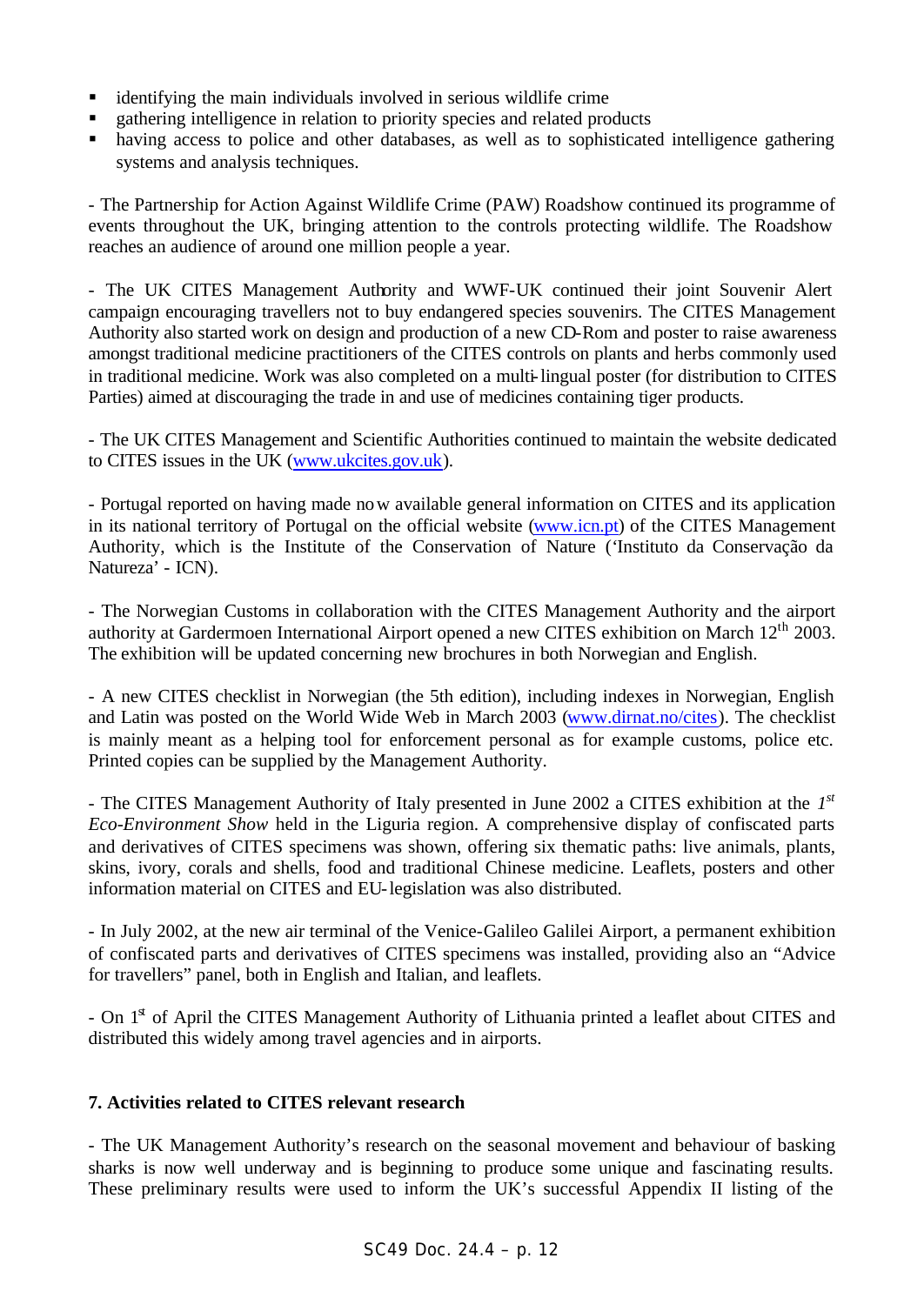basking shark. The satellite tagging work has shown that basking sharks do not hibernate (as previously thought) and revealed significant movements across international boundaries (England to France to Ireland to Scotland) by individual sharks. The research has also indicated some deepdiving patterns and exploitation of zooplankton communities at continental shelf-break fronts. The research is now entering the final year of a three-year project and c10 further sharks will be tagged in the summer.

- The UK is intending to fund further research on the conservation genetics of basking sharks in the near future. The project aims to elucidate further elements of the life history of the basking shark in the NE Atlantic (especially within EU and UK territorial waters) and globally. In particular, the project will aim to determine the population structure of basking sharks by genetic analysis, in order to contribute towards the future recovery and sustainable management of basking shark populations. The work will contribute not only to the Appendix II CITES listing and the EC CITES regulations, but also implementation of the UK Biodiversity Action Plan, the establishment of any catch quotas under the Common Fisheries Policy, the EC shark action plan, and, therefore, ultimately to the implementation of the FAO International Plan of Action (IPOA) for Sharks.

- The UK CITES Management Authority has funded the development of an on-line identification guide for CITES-listed coral species. Currently around 2000 coral species are encompassed by the taxa listed in Appendix II of the CITES convention. The taxonomy of corals, particularly the Order Scleractinia is still developing, and the identification of many coral species requires considerable expertise. It is intended that the site, which is due to go live in May 2003, will be used by the UK CITES MA and customs officers in the UK, as well as being available to all CITES parties worldwide. It will also provide a useful resource for the UK Overseas Territories which have much of the world's coral resource. A major aim is to inform the public as to which corals they should avoid buying on holiday as souvenirs or use in their aquaria. This project is also seen as a pilot for the possible further development of a more extensive on-line identification guide for other (groups of) CITES-listed species.

- The UK Management Authority's research on Marine Turtles in UK Overseas Territories is progressing well and is on target to report in 2004. The research team (the University of Wales' Marine Turtle Research Group and UK NGO the Marine Conservation Society) produced a leaflet reporting on progress for the 12<sup>th</sup> CITES Conference, and further copies of this can be supplied on demand (as hard copy or as a PDF file) from the UK CITES Management Authority (Defra). The project is the UK's contribution towards furthering the understanding of marine turtle ecology and exploitation in the Caribbean. It was launched in November 2001 and is now taking forward a programme of habitat monitoring, genetic stock analysis and socio-economic surveys, in order to assess the status and evaluate the use of marine turtles in the UK Overseas Territories of the Caribbean region. Based on the data from this research, a series of recommendations will be produced in 2004, which will be provided to the Governments of Anguilla, Bermuda, British Virgin Islands, Cayman Islands, Montserrat, Turks and Caicos Islands and the UK. These recommendations will be used to inform the future conservation, monitoring and management of marine turtle populations in these Territories. Further information can be found at www.seaturtle.org/mtrg/projects/tcot.

- In March 2003 the UK Management Authority invited tenders for a research project on trade in wild-collected non-CITES plants from China, to assess the species involved and gather information on their conservation and taxonomic status, possible propagation and natural distribution in China. The UK has a growing market for wild-collected non-CITES plants from China, due to the large number of Alpine garden enthusiasts with an interest in the plants concerned. China has expressed concern about the implications for these plants in trade and has indicated it would value assistance in assessing the scale of the problem. This project will undertake a survey to identify potential